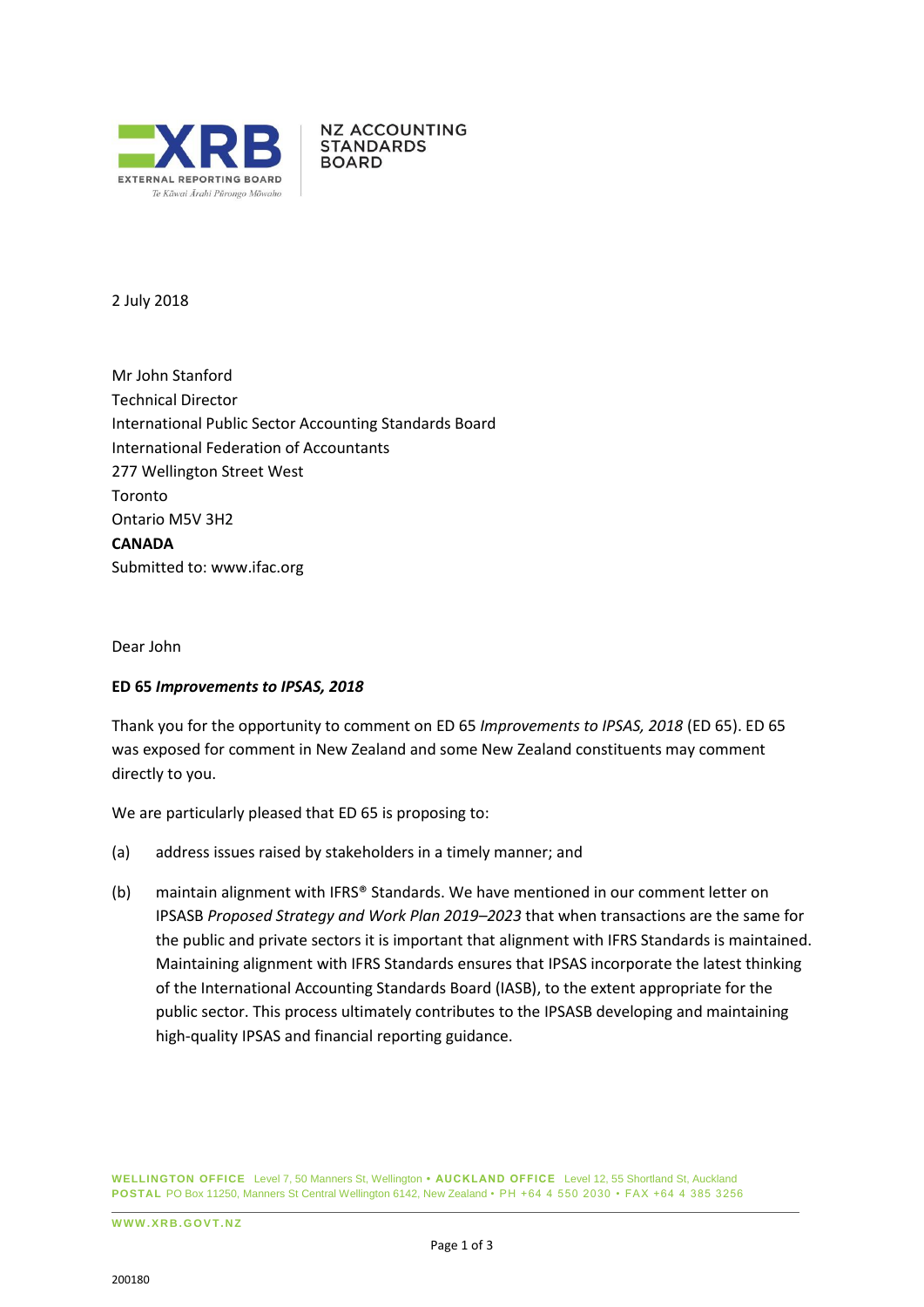We broadly support the proposed amendments in ED 65 except for the proposal to delete paragraph 76 in IPSAS 16 *Investment Property*. Our reasons for disagreeing with the proposed deletion are as follows.

- (a) IPSAS 16 would not be aligned with IAS 40 *Investment Property* and there is no public sector reason to depart from IAS 40. We would have concerns about the difference that this would create between IPSAS and IFRS Standards and would prefer that the issue be dealt with consistently in both sets of standards.
- (b) Under IPSAS 16, the rebuttable presumption is that an investment property can be measured at fair value on a continuing basis. However, if the fair value of an investment property under construction cannot be reliably measured, then it can be measured at cost until fair value becomes reliably measurable or construction is completed (whichever is earlier) (IPSAS 16.62). There could be situations where there is a difference between the carrying amount of investment property under construction and its fair value, in which case the guidance in paragraph 76 would be required. We do not agree with paragraph 76 being deleted. If the IPSASB wishes to address this issue, the paragraph could be relocated to the *Inability to determine fair value reliably* section, possibility after paragraph 63 of IPSAS 16.

We have compared the proposed amendments in Part II with the equivalent IFRS Standards for consistency. In Part II-6 of ED 65, paragraph 42E of IPSAS 37 *Joint Arrangements* is not aligned with equivalent paragraph C1AB of IFRS 11 *Joint Arrangements*. The missing text from paragraph C1AB of IFRS 11 is underlined below.

C1AB *Annual Improvements to IFRSs 2015–2017 Cycle*, issued in December 2017, added paragraph B33CA. An entity shall apply those amendments to transactions in which it obtains joint control on or after the beginning of the first annual reporting period beginning on or after 1 January 2019. Earlier application is permitted. If an entity applies those amendments earlier, it shall disclose that fact.

The proposed amendment to paragraph 42E of IPSAS 37 is as follows.

42E. Paragraph AG33CA was added amended by [draft] *Improvements to IPSAS, 2018*, issued in [Month] [Year]. An entity shall apply this amendment to transactions in which it obtains joint control on or after the beginning of the first for annual financial statements covering periods beginning on or after January 1, [Year]. Earlier application is permitted. If an entity applies this amendment for a period beginning before January 1, [Year], it shall disclose that fact.

In Part II-7 of ED 65, paragraph 126C of IPSAS 40 *Public Sector Combinations* is not aligned with equivalent paragraph 64O of IFRS 3 *Business Combinations*. The missing text from paragraph 64O of IFRS 3 is underlined below.

64O *Annual Improvements to IFRSs 2015–2017 Cycle*, issued in December 2017, added paragraph 42A. An entity shall apply those amendments to business combinations for which the acquisition date is on or after the beginning of the first annual reporting period beginning on or after 1 January 2019. Earlier application is permitted. If an entity applies those amendments earlier, it shall disclose that fact.

## The proposed amendment to paragraph 126C of IPSAS 40 is as follows.

126C. Paragraph 100A was added amended by [draft] *Improvements to IPSAS, 2018*, issued in [Month] [Year]. An entity shall apply this amendment to public sector combinations for which the acquisition date is on or after the beginning of the first for annual financial statements covering periods beginning